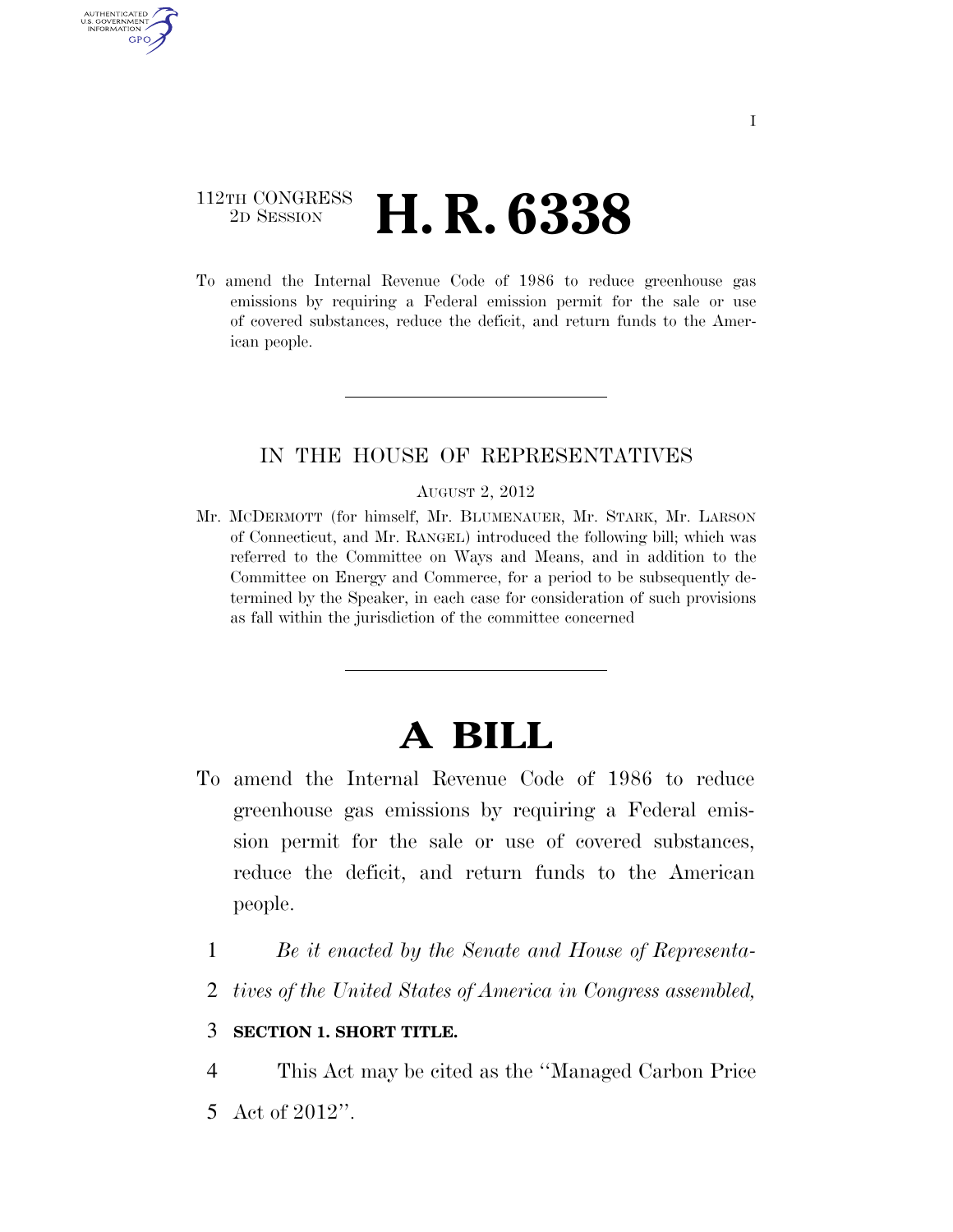### **SEC. 2. GREENHOUSE GAS EMISSION SUBSTANCES.**

(a) IN GENERAL.—The Internal Revenue Code of

1986 is amended by adding at the end the following:

# **''Subtitle L—Greenhouse Gas Emission Substances**

''Sec. 9901. Condition precedent to sale or use of greenhouse gas emission substance. ''Sec. 9902. Federal emission permit. ''Sec. 9903. Definitions. ''Sec. 9904. Information reporting requirements.

''Sec. 9905. Regulations.

## **''SEC. 9901. CONDITION PRECEDENT TO SALE OR USE OF**

## **GREENHOUSE GAS EMISSION SUBSTANCE.**

8 "(a) IN GENERAL.—No covered person may sell any greenhouse gas emission substance except pursuant to a Federal emission permit for each carbon dioxide equiva- lent that the Administrator of the Environmental Protec- tion Agency determines would be emitted from the com- bustion or other greenhouse gas emitting use of such sub-stance.

 ''(b) COVERED PERSON.—For purposes of this sub-title, the term 'covered person' means—

 $\binom{17}{1}$  in the case of coal (including lignite and peat) produced from a mine in the United States, the producer of such coal,

 ''(2) in the case of crude oil or petroleum prod- ucts received at a United States refinery, the oper-ator of the United States refinery,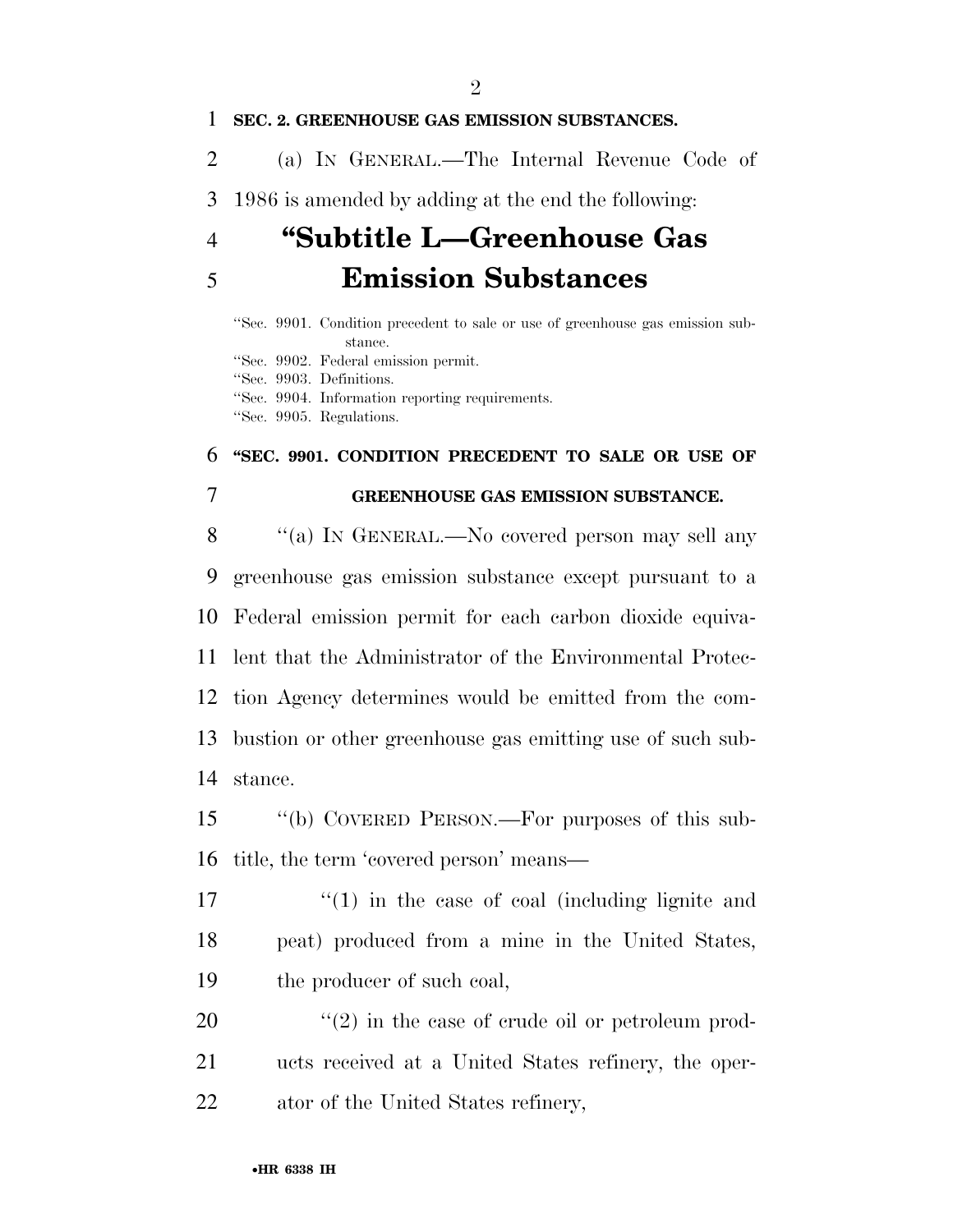| $\mathbf{1}$   | $\cdot\cdot(3)$ in the case of natural gas, the first seller    |
|----------------|-----------------------------------------------------------------|
| $\overline{2}$ | of such natural gas,                                            |
| 3              | $\cdot\cdot\cdot(4)$ in the case of any greenhouse gas emission |
| $\overline{4}$ | substance not described in paragraph $(1)$ , $(2)$ , or $(3)$   |
| 5              | produced in the United States, the producer of such             |
| 6              | substance, and                                                  |
| 7              | $\cdot\cdot\cdot(5)$ in the case of any greenhouse gas emission |
| 8              | substance entered into the United States for con-               |
| 9              | sumption, use, or warehousing, the person entering              |
| 10             | such substance for consumption, use, or warehous-               |
| 11             | ing.                                                            |
| 12             | $``$ (c) USE TREATED AS SALE.—                                  |
| 13             | "(1) IN GENERAL.—If any person uses a green-                    |
| 14             | house gas emission substance before the first retail            |
| 15             | sale of such substance, then such person shall be lia-          |
| 16             | ble for the purchase of a Federal emission permit               |
| 17             | under section 9902 in the same manner as if such                |
| 18             | substance were sold at retail on the date of such use           |
| 19             | by such person pursuant to a Federal emission per-              |
| 20             | mit.                                                            |
| 21             | "(2) EXEMPTION FOR USE IN FURTHER MANU-                         |
| 22             | FACTURE.—Paragraph (1) shall not apply to use of                |
| 23             | a greenhouse gas emission substance as material in              |
| 24             | the manufacture or production of, or as a component             |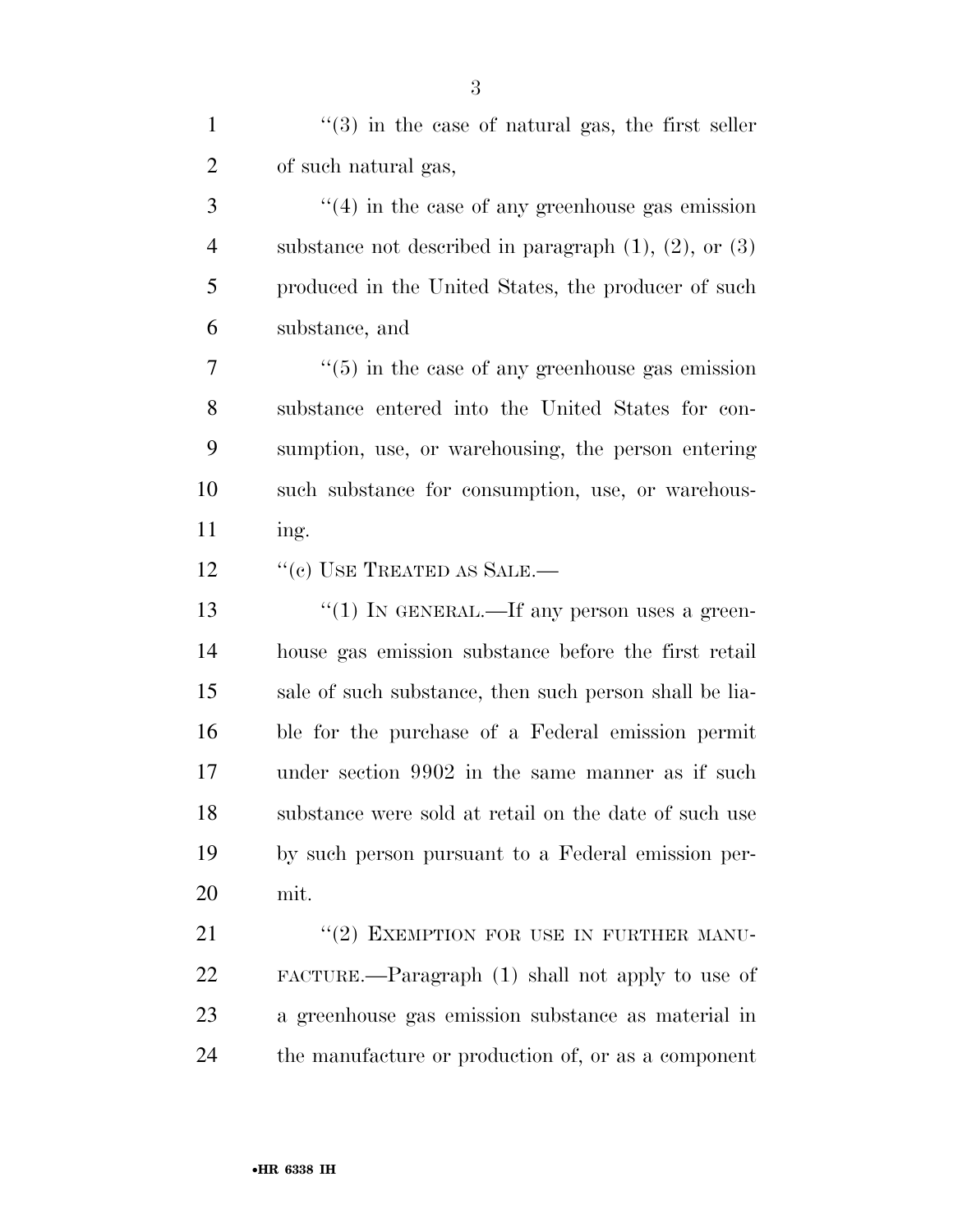| part of, another article to be manufactured or pro-       |
|-----------------------------------------------------------|
| duced by such person.                                     |
| "(d) EXCEPTIONS.—Subsection (a) shall not apply           |
| $to-$                                                     |
| $\cdot\cdot(1)$ a greenhouse gas emission substance to be |
| used for noncombustion agricultural purposes, or          |
| $\lq(2)$ a greenhouse gas emission substance with         |
| respect to which a Federal emission permit has pre-       |
| viously been purchased.                                   |
| "(e) IMPORTATION OF CARBON INTENSIVE GOODS.-              |
| $(1)$ GREENHOUSE GAS EMISSION<br><b>PERMIT</b>            |
| EQUIVALENCY FEES.—The Secretary shall impose a            |
| greenhouse gas emission permit equivalency fee on         |
| imports of carbon intensive goods that shall be           |
| equivalent to the cost that domestic producers of         |
| comparable carbon intensive goods incur as a result       |
| $of$ —                                                    |
| "(A) permit fees paid by covered persons                  |
| for greenhouse gas emission substances under              |
| this section, and                                         |
| "(B) greenhouse gas emission permit                       |
| equivalency fees paid by importers of carbon in-          |
| tensive goods used in the production of the               |
| comparable carbon intensive goods in question.            |
|                                                           |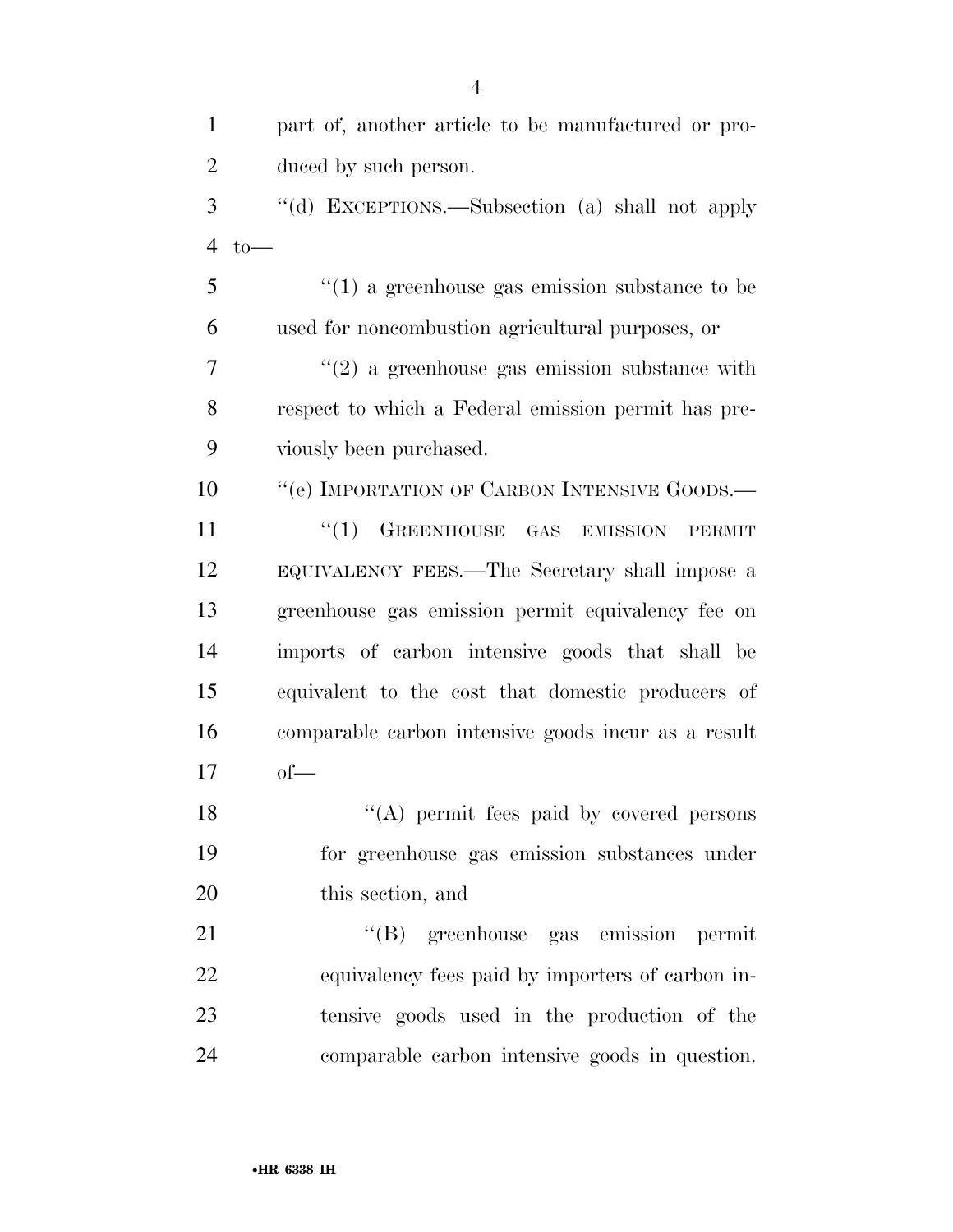| $\mathbf{1}$   | "(2) EXPIRATION.—Paragraph $(1)$ and $6433(b)$              |
|----------------|-------------------------------------------------------------|
| $\overline{2}$ | shall cease to have effect at such time as and to the       |
| 3              | extent that—                                                |
| $\overline{4}$ | $\lq\lq$ an international agreement requiring               |
| 5              | countries that emit greenhouse gases and                    |
| 6              | produce carbon intensive goods for international            |
| $\overline{7}$ | markets to adopt equivalent measures comes                  |
| 8              | into effect, and                                            |
| 9              | $\lq\lq (B)$ the country of export has imple-               |
| 10             | mented equivalent measures, and the actions                 |
| 11             | provided for by paragraph $(1)$ and $6433(b)$ are           |
| 12             | no longer appropriate.                                      |
| 13             | "SEC. 9902. FEDERAL EMISSION PERMIT.                        |
| 14             | "(a) IN GENERAL.—The Secretary shall, subject to            |
| 15             | subsection (d), issue Federal emission permits, as provided |
| 16             |                                                             |
|                | for in this subtitle. A Federal emission permit may only    |
|                | 17 be obtained upon making payment to the Secretary.        |
| 18             | "(b) RULES RELATING TO PERMITS.—For purposes                |
| 19             | of this subtitle—                                           |
| 20             | $\lq(1)$ Each Federal emission permit shall be de-          |
| 21             | nominated in one-quarter carbon dioxide equivalents.        |
| 22             | $\lq(2)$ A Federal emission permit may only be              |
| 23             | purchased within fourteen calendar days before or           |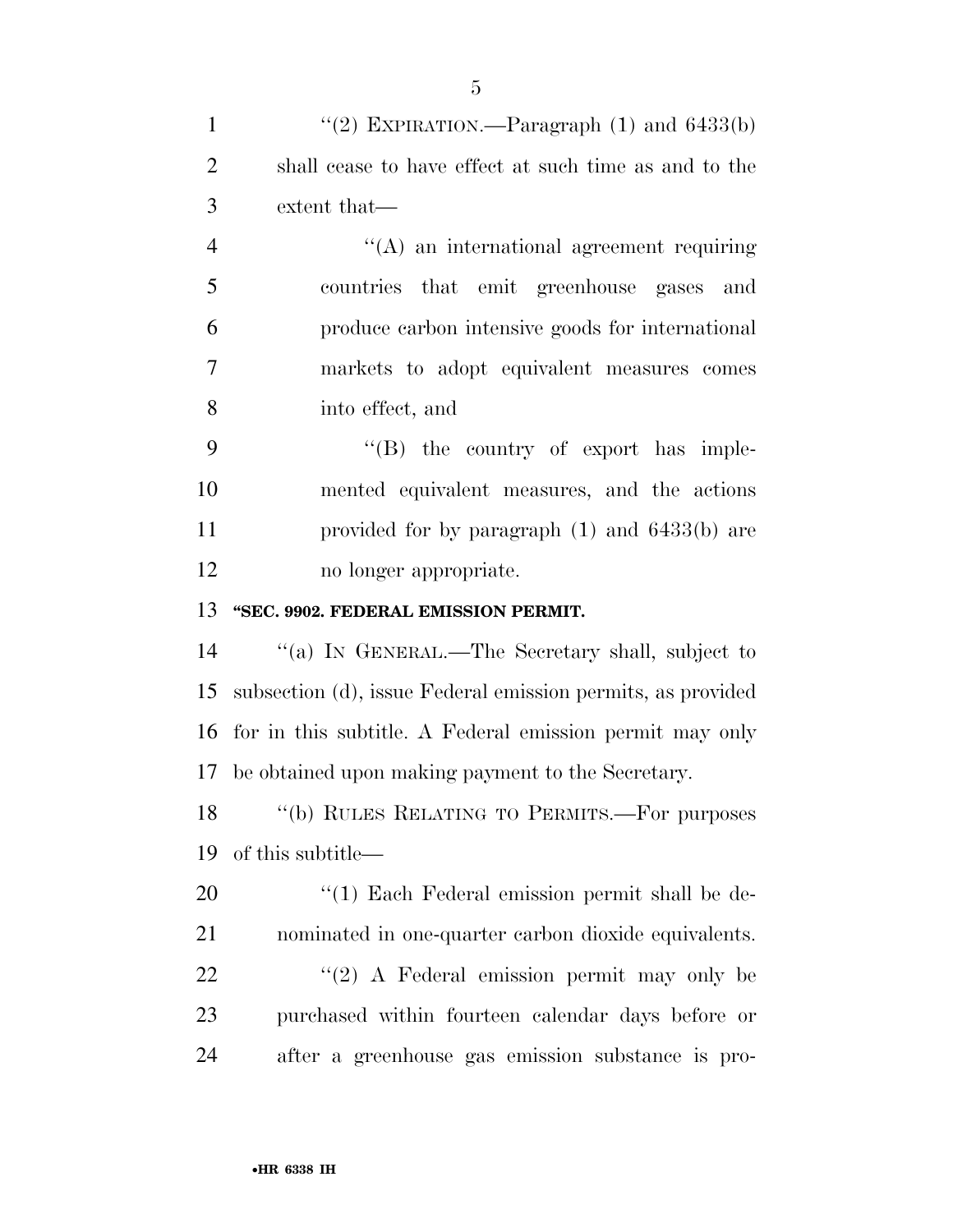duced or entered into the United States, as the case may be.

 ''(3) Except as provided in subsection (a), a Federal emission permit may not be sold, exchanged, or otherwise transferred.

"(c) PERMIT PRICE.—

7 "(1) IN GENERAL.—The Secretary, after con- sultation with the Administrator of the Environ- mental Protection Agency and the Secretary of En- ergy, shall establish the price of obtaining a Federal emission permit for a calendar year based on a de- termination of the dollar amount necessary to meet the emissions reductions targets specified in sub-section (d).

15  $"(2)$  5-YEAR PRICE SCHEDULE.—

16 "(A) IN GENERAL.—Not later than Janu- ary 1, 2014, the Secretary shall publish a schedule of the prices determined under para- graph (1) for obtaining a Federal emission per- mit during each of the five years from 2015 to 2019. The Secretary shall publish the price for obtaining a Federal emission permit in each year after 2018 no later than five years before January 1 of the applicable year.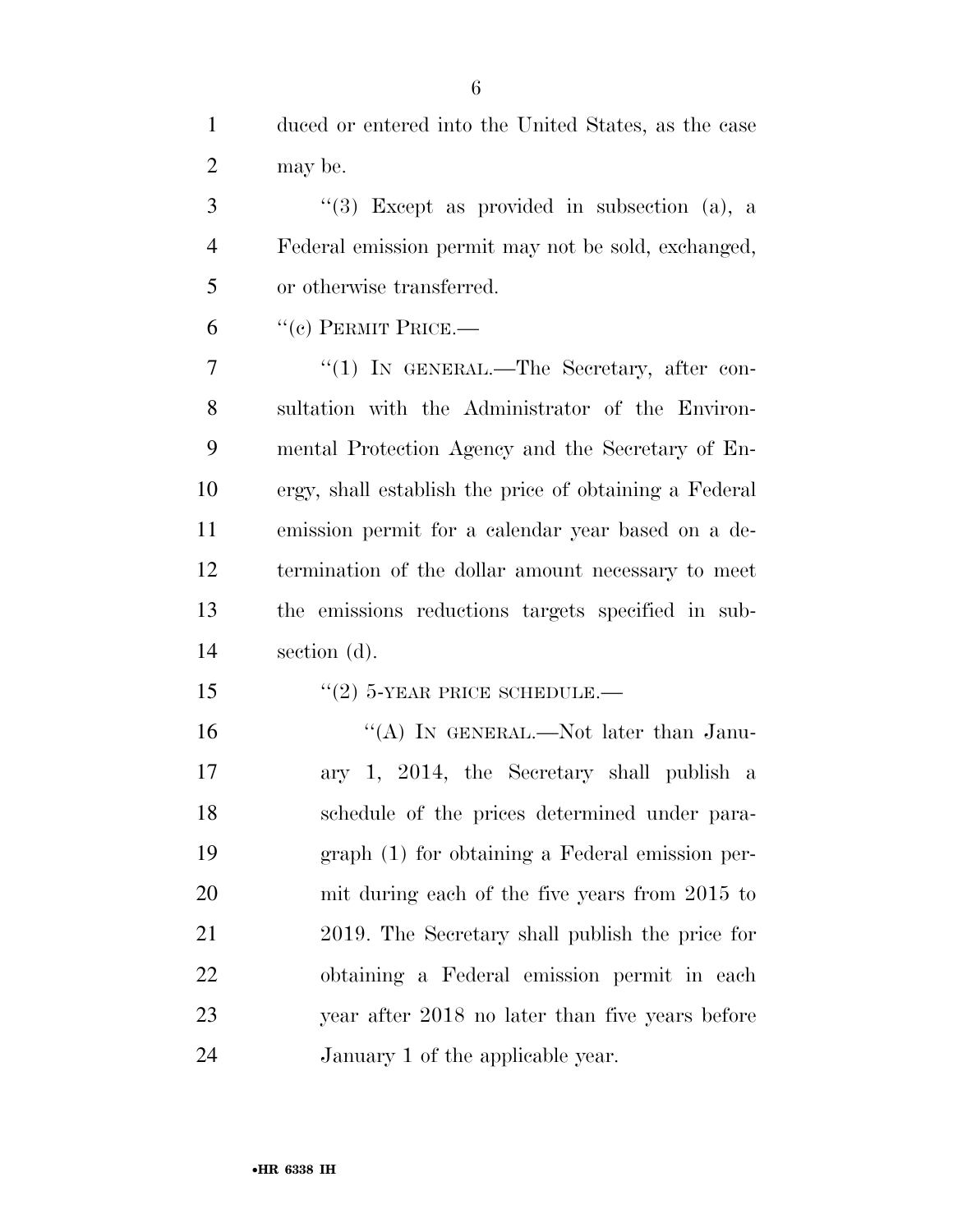| $\mathbf{1}$   | "(B) REDUCTION IN PRICE IF TARGET RE-                 |
|----------------|-------------------------------------------------------|
| $\overline{2}$ | DUCTIONS BEING EXCEEDED.—If the Secretary             |
| 3              | determines-                                           |
| $\overline{4}$ | "(i) that greenhouse gas emissions are                |
| 5              | being reduced at a rate that exceeds the              |
| 6              | reduction expected in national greenhouse             |
| 7              | gas emissions for the year, and                       |
| 8              | "(ii) that the Federal permit price can               |
| 9              | be reduced while still attaining the national         |
| 10             | greenhouse gas emission target reductions             |
| 11             | specified in subsection (d) for the year,             |
| 12             | the Secretary may, at any time before the be-         |
| 13             | ginning of the year, reduce the Federal permit        |
| 14             | price for that year.                                  |
| 15             | "(3) INCREASE IN PRICE IF TARGET REDUC-               |
| 16             | TIONS NOT BEING MET.—If the Secretary deter-          |
| 17             | mines that the reduction of greenhouse gas emis-      |
| 18             | sions is failing to meet the target reductions speci- |
| 19             | fied in subsection (d) for a year in such period, the |
| 20             | Secretary may increase the Federal permit price for   |
| 21             | permits no earlier than 2 years after the year for    |
| 22             | which the determination is made.                      |
| 23             | "(4) MAXIMUM AND MINIMUM PRICE.—                      |
| 24             | "(A) IN GENERAL.—Not later than Janu-                 |
| 25             | ary $1, 2021,$ and every $10$ years thereafter, the   |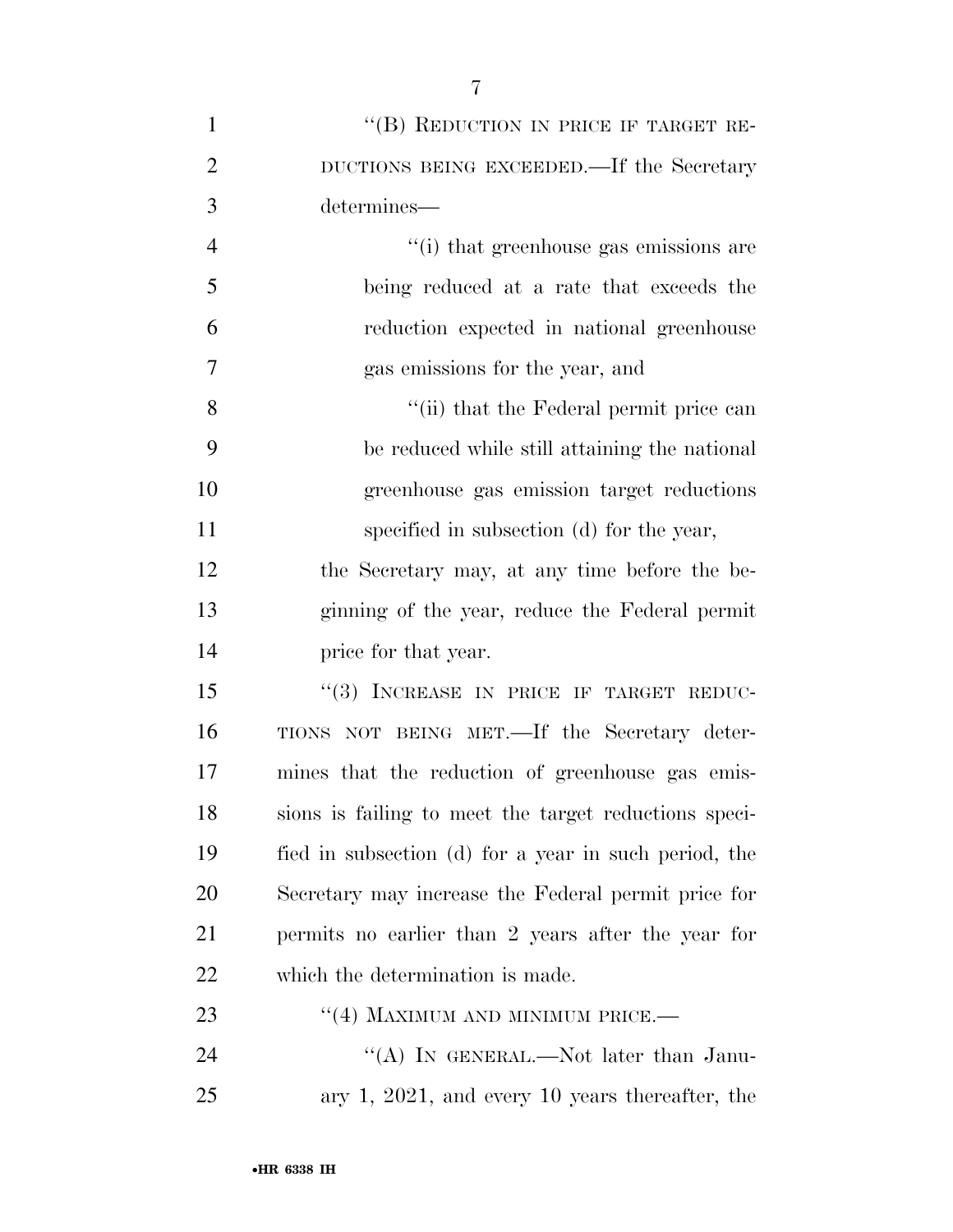Secretary, after consultation with the Adminis- trator of the Environmental Protection Agency and the Secretary of Energy, shall publish a 10-year schedule of the minimum and max- imum prices for Federal emissions permits. ''(B) PRICES SPECIFIED.—The maximum

 and minimum price for a Federal emission per- mit issued by the Secretary in a year may not be below the minimum price or the maximum price for the corresponding year specified in the following table:

| "Year: | Minimum Price is: | Maximum Price is: |
|--------|-------------------|-------------------|
|        | \$6.25            | \$18.75           |
|        | \$18.75           | \$31.25           |
|        | \$31.25           | \$43.75           |
|        | \$43.75           | \$56.25           |
|        | \$56.25           | \$68.75           |
|        | \$68.75           | \$82.25           |
|        | \$81.25           | \$93.75           |
|        | \$93.75           | \$106.25          |
|        | \$106.25          | \$118.75          |
| 2024   | \$118.75          | \$131.25          |

| 12          | "(C) ADJUSTMENT FOR INFLATION.—In               |
|-------------|-------------------------------------------------|
| 13          | the case of any calendar year beginning after   |
| 14          | 2015, each dollar amount contained in the table |
| 15          | in subparagraph (B) shall be increased by an    |
| 16          | amount equal to-                                |
| 17          | "(i) such dollar amount, multiplied by          |
| 18          | "(ii) the cost of living adjustment de-         |
| 19          | termined under section $1(f)(3)$ for the cal-   |
| 20          | endar year, determined by substituting          |
| •HR 6338 IH |                                                 |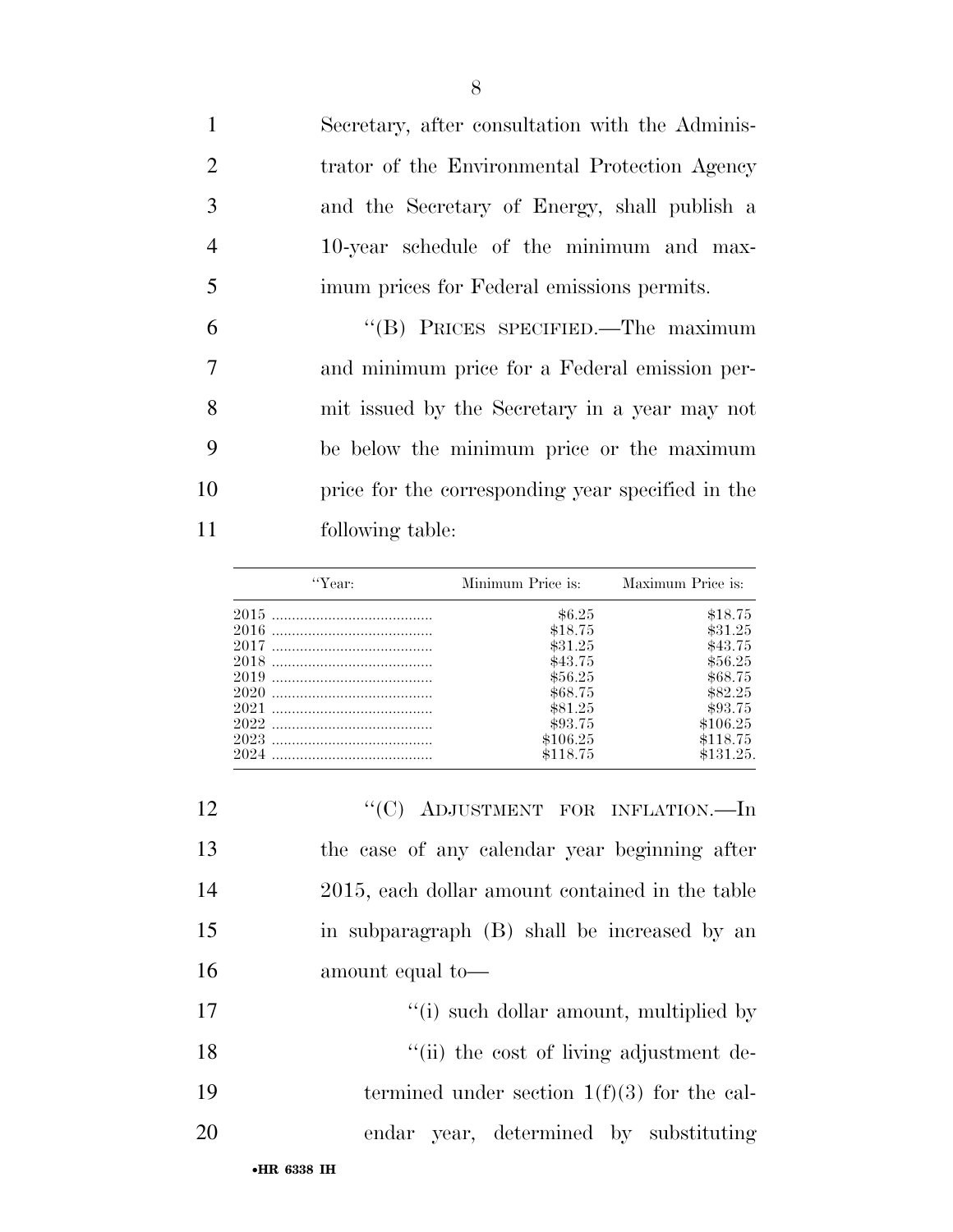| $\mathbf{1}$   | 'calendar year 2014' for 'calendar year          |
|----------------|--------------------------------------------------|
| $\overline{2}$ | $1992'$ in subparagraph $(B)$ thereof.           |
| 3              | "(d) NATIONAL LIMITATION.-                       |
| $\overline{4}$ | "(1) TARGETS.—For purposes of this section—      |
| 5              | "(A) $2015$ THROUGH $2019$ . The average         |
| 6              | emissions for the period 2015 through 2019       |
| 7              | no more than the carbon dioxide<br>shall be      |
| 8              | equivalents emitted in the United States in      |
| 9              | 2005.                                            |
| 10             | "(B) $2025$ THROUGH $2029$ . The average         |
| 11             | emissions for the period 2025 through 2029       |
| 12             | shall be no more than 70 percent of the carbon   |
| 13             | dioxide equivalents emitted in the United States |
| 14             | in 2005.                                         |
| 15             | "(C) $2035$ THROUGH $2039$ . The average         |
| 16             | emissions for the period 2035 through 2039       |
| 17             | shall be no more than 50 percent of the carbon   |
| 18             | dioxide equivalents emitted in the United States |
| 19             | in 2005.                                         |
| 20             | "(D) $2045$ THROUGH $2049$ . The average         |
| 21             | emissions for the period 2045 through 2049       |
| 22             | shall be no more than 30 percent of the carbon   |
| 23             | dioxide equivalents emitted in the United States |
| 24             | in 2005.                                         |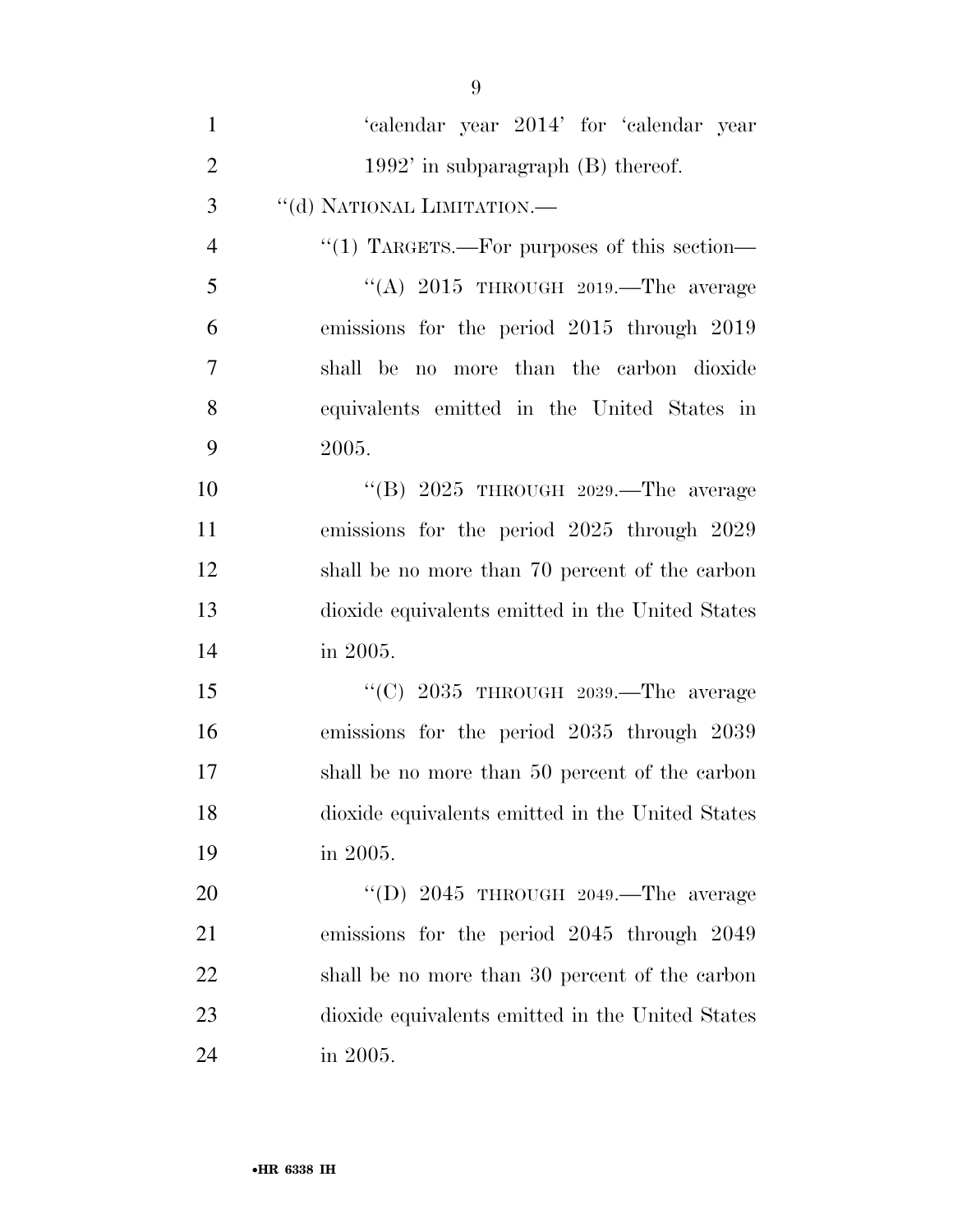| $\mathbf{1}$   | "(E) $2055$ THROUGH $2059$ . The average              |
|----------------|-------------------------------------------------------|
| $\overline{2}$ | emissions for the period 2055 through 2059            |
| 3              | shall be no more than 20 percent of the carbon        |
| 4              | dioxide equivalents emitted in the United States      |
| 5              | in 2005.                                              |
| 6              | "(2) DETERMINATION OF 2005 LEVELS.--For               |
| 7              | purposes of subparagraph $(A)$ , the number of metric |
| 8              | tons of carbon dioxide equivalents emitted in the     |
| 9              | United States in 2005 shall be the number deter-      |
| 10             | mined under section $1605(a)$ of the Energy Policy    |
| 11             | Act of 1992 and published by the Energy Informa-      |
| 12             | tion Administration.                                  |
| 13             | $``$ (e) REPORT.—                                     |
| 14             | "(1) IN GENERAL.—Not later than the second            |
| 15             | March 1 after the date of the enactment of the Man-   |
| 16             | aged Carbon Price Act of 2012, and annually there-    |
| 17             | after, the Secretary shall publish a report describ-  |
| 18             | $ing-$                                                |
| 19             | $\lq\lq (A)$ the extent to which the United States    |
| 20             | greenhouse gas emission limitations specified         |
| 21             | under subsection (d) are being achieved,              |
| 22             | "(B) the United States greenhouse gas                 |
| 23             | emission permits sold during the previous cal-        |
| 24             | endar year and the impact of the number of            |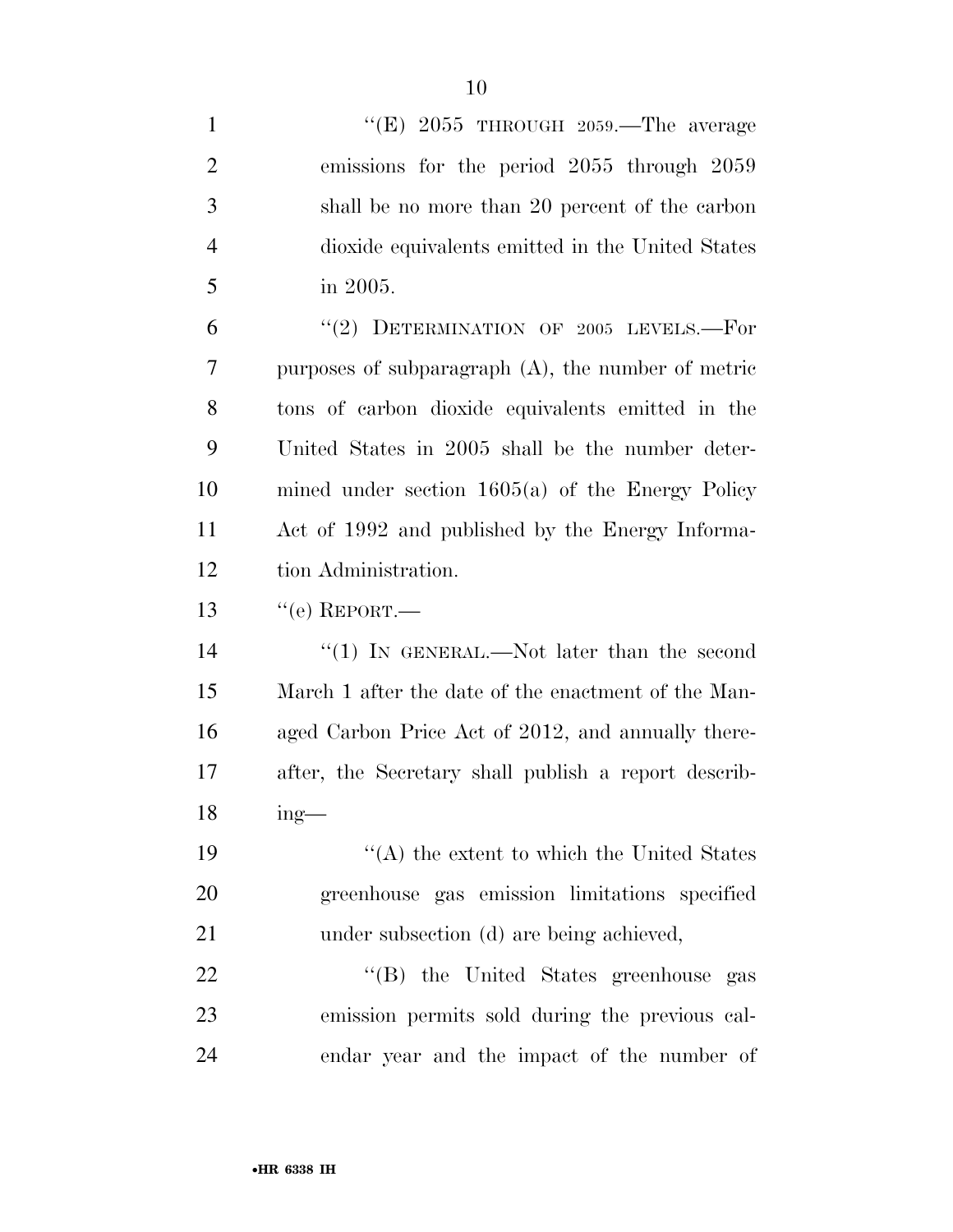| $\mathbf{1}$   | such permits on greenhouse gas emissions in        |
|----------------|----------------------------------------------------|
| $\overline{2}$ | the United States, and                             |
| 3              | "(C) the total greenhouse gas emissions            |
| $\overline{4}$ | worldwide for the previous calendar year in re-    |
| 5              | lation to such emissions for 2005.                 |
| 6              | "(2) REPORT DETAILS.—Such report shall in-         |
| 7              | clude—                                             |
| 8              | $\lq\lq$ an explanation of the methodology         |
| 9              | and assumptions the Secretary has used in es-      |
| 10             | tablishing prices under this section, and          |
| 11             | $\lq\lq (B)$ an estimation, or range of esti-      |
| 12             | mations, of the price of permits for the 10-year   |
| 13             | period following the current prices published      |
| 14             | under subsection $(e)$ .                           |
| 15             | "SEC. 9903. DEFINITIONS.                           |
| 16             | "(a) IN GENERAL.—For purposes of this subtitle—    |
| 17             | "(1) ADMINISTRATOR.—The term 'Adminis-             |
| 18             | trator' means the Administrator of the Environ-    |
| 19             | mental Protection Agency.                          |
| 20             | "(2) CARBON DIOXIDE EQUIVALENT.—The                |
| 21             | term 'carbon dioxide equivalent' means, for each   |
| 22             | greenhouse gas emission substance, the quantity of |
| 23             | the greenhouse gas emission substance that the Ad- |
| 24             | ministrator determines makes the same contribution |
| 25             |                                                    |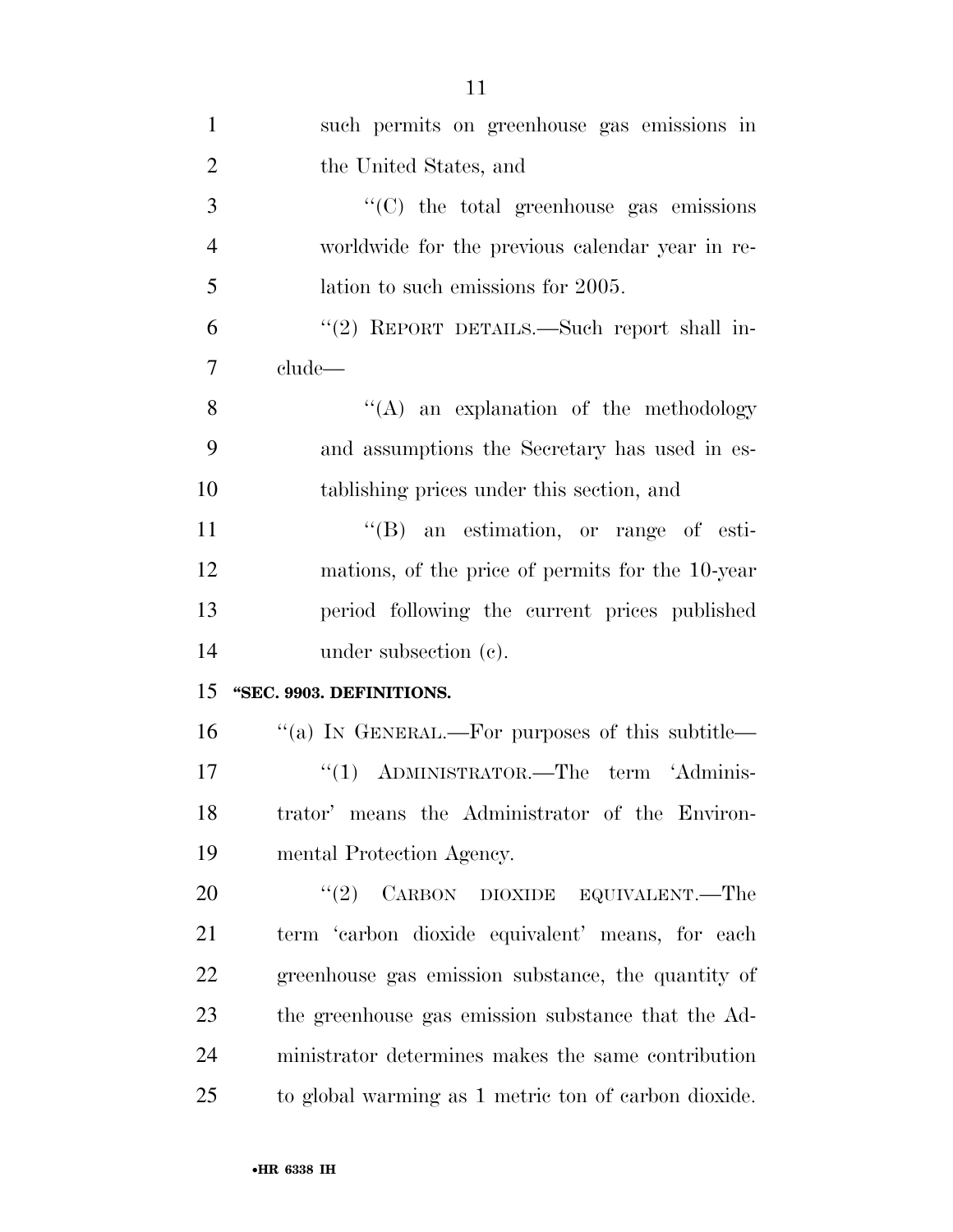| $\mathbf{1}$   | ``(3)<br>GREENHOUSE GAS<br><b>EMISSION</b><br>$SUB-$ |
|----------------|------------------------------------------------------|
| $\overline{2}$ | STANCE.—The term 'greenhouse gas emission sub-       |
| 3              | stance' means-                                       |
| $\overline{4}$ | $\lq\lq$ coal (including lignite, peat, and de-      |
| 5              | rivatives of coal), to be used as a combustion       |
| 6              | fuel,                                                |
| 7              | "(B) petroleum and any petroleum prod-               |
| 8              | uct, to be used as a combustion fuel,                |
| 9              | $\lq\lq$ (C) natural gas (including the gasses re-   |
| 10             | leased as a result of flaring or venting such nat-   |
| 11             | ural gas),                                           |
| 12             | $\lq\lq$ (D) methane,                                |
| 13             | " $(E)$ nitrous oxide,                               |
| 14             | $\lq\lq(F)$ sulfur hexafluoride,                     |
| 15             | $\lq\lq (G)$ a perfluorocarbon,                      |
| 16             | $\lq\lq (H)$ a hydrofluorocarbon, and                |
| 17             | $\lq\lq$ any other substance that is deter-          |
| 18             | mined by the Administrator to contribute to          |
| 19             | global warming to a nonnegligible degree.            |
| 20             | "(4) FEDERAL EMISSION PERMIT.—The term               |
| 21             | 'Federal emission permit' means a permit required    |
| 22             | under section 9901.                                  |
| 23             | " $(5)$ CARBON INTENSIVE GOOD.—The term              |
| 24             | 'carbon intensive good' means—                       |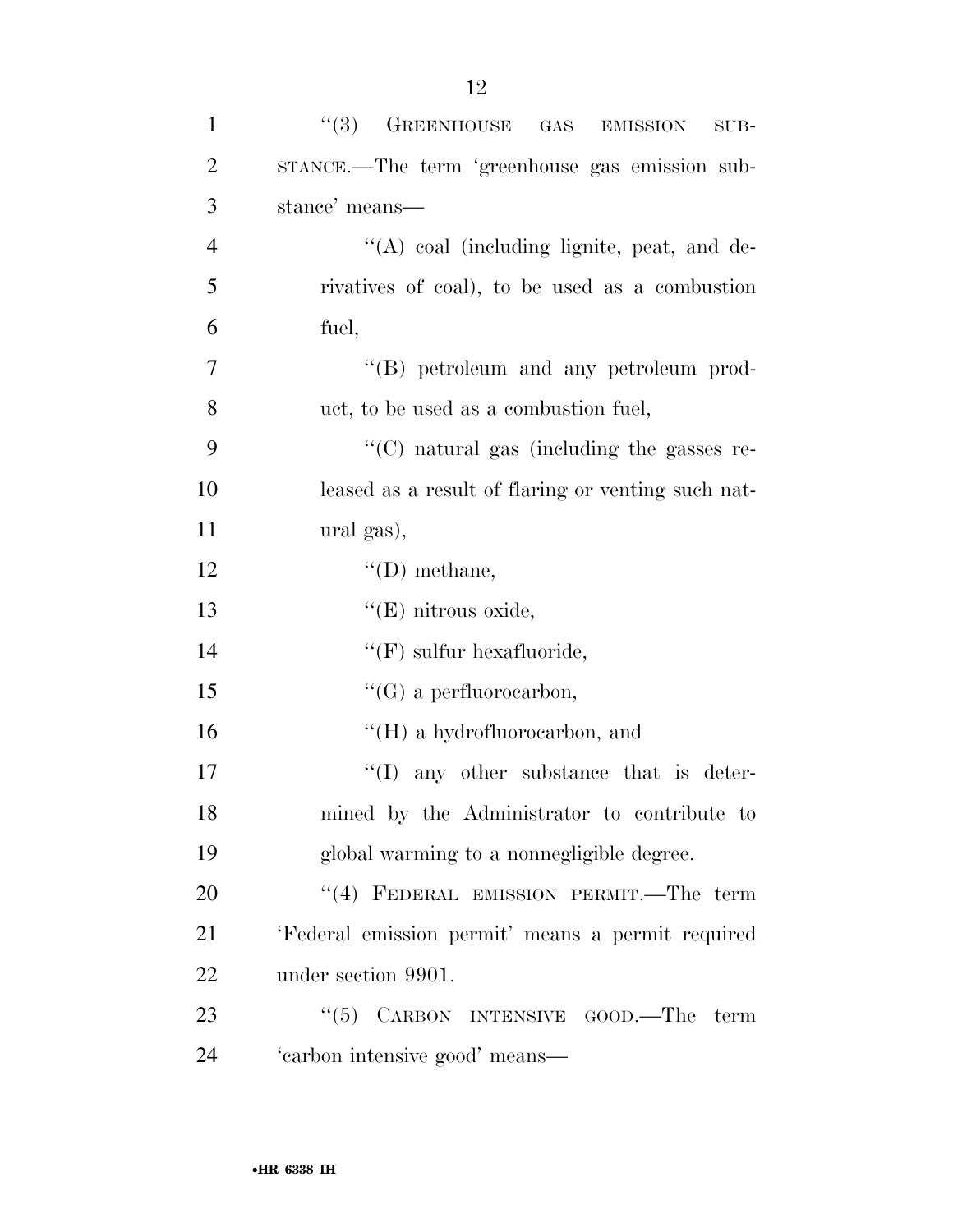| $\mathbf{1}$   | $((A)(i)$ iron, steel, any steel mill product    |
|----------------|--------------------------------------------------|
| $\overline{2}$ | (including pipe and tube), aluminum, cement,     |
| 3              | glass (including flat, container, and specialty  |
| $\overline{4}$ | glass and fiberglass), pulp, paper, chemicals,   |
| 5              | and industrial ceramics, and                     |
| 6              | "(ii) any other manufactured product that        |
| 7              | the Secretary determines—                        |
| 8              | $\lq\lq$ is sold for purposes of further         |
| 9              | manufacture, and                                 |
| 10             | $\lq\lq$ (II) generates, in the course of the    |
| 11             | manufacture of the product, direct and in-       |
| 12             | direct greenhouse gas emissions that are         |
| 13             | comparable (on an emissions per dollar of        |
| 14             | output basis) to emissions generated in the      |
| 15             | manufacture or production of a good iden-        |
| 16             | tified in clause (i), and                        |
| 17             | $\lq\lq (B)$ a manufactured item in which one or |
| 18             | more goods identified under subparagraph (A)     |
| 19             | are inputs and the cost of production of which   |
| 20             | in the United States the Secretary determines    |
| 21             | is significantly increased by this subtitle.     |
| 22             | "(6) PETROLEUM PRODUCT.—The term 'petro-         |
| 23             | leum product' has the meaning given such term in |
| 24             | section $4612(a)(3)$ .                           |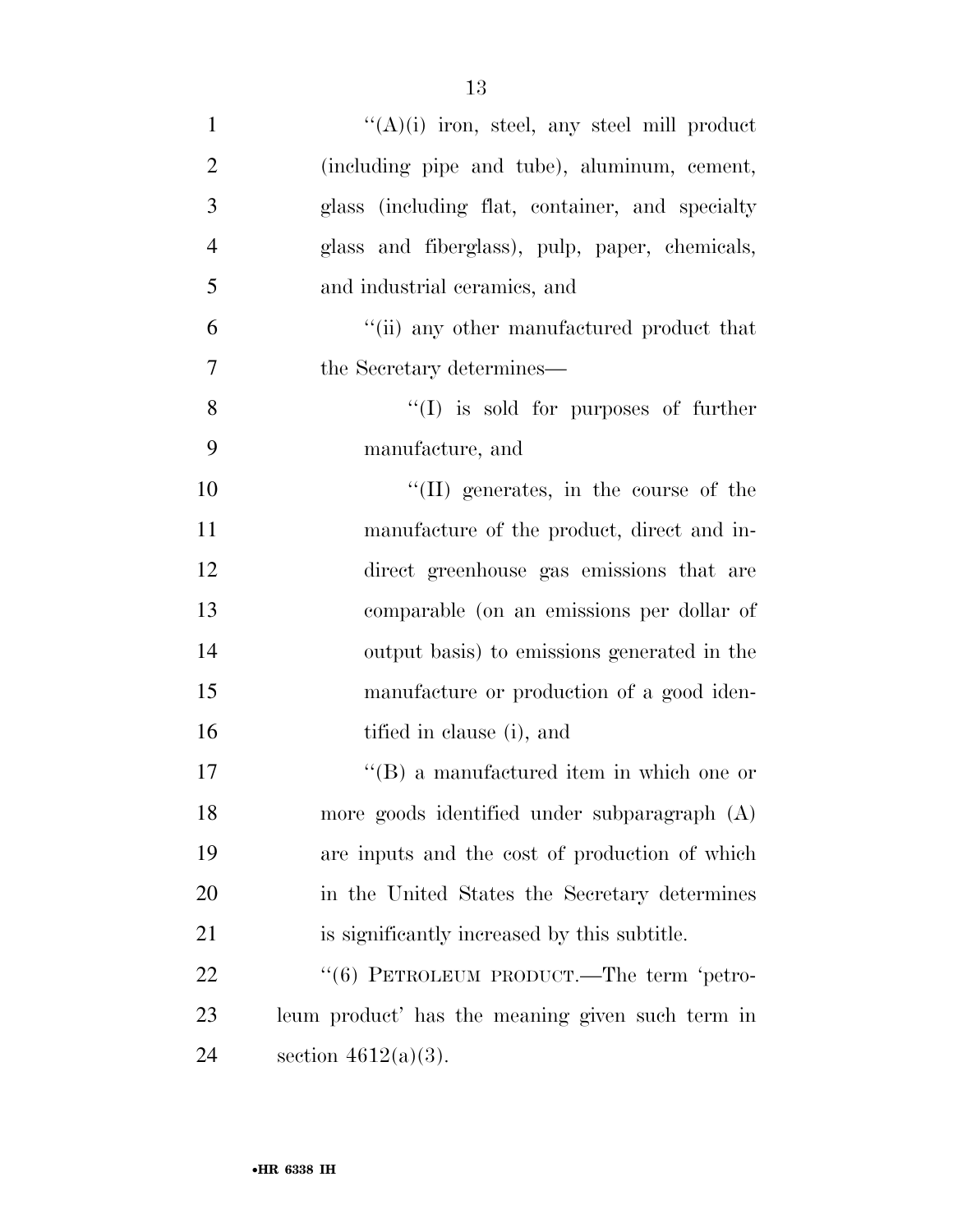''(b) IDENTIFICATION OF CARBON INTENSIVE GOODS.—The determinations by the Secretary required by 3 subsection  $(a)(5)$  shall be by rule.

 ''(c) PUBLICATION OF SCHEDULE.—Not later than one year after the date of the enactment of the Managed Carbon Price Act of 2012, the Administrator, in consulta- tion with the Secretary and the Secretary of Energy, shall publish a schedule listing each greenhouse gas emission substance and the quantity of each substance required to make 1 metric ton of carbon dioxide. The Administrator, in consultation with the Secretary and the Secretary of Energy, may update such schedule from time to time.

## **''SEC. 9904. INFORMATION REPORTING REQUIREMENTS.**

 ''Secretary may solicit information from covered per- sons regarding estimated future use of greenhouse gas emissions substances.

## **''SEC. 9905. REGULATIONS.**

 ''The Secretary shall issue such regulations as may be necessary or appropriate to carry out this subtitle, in- cluding regulations relating to the timely and efficient issuance of permits and collection of payments for such permits.''.

23 (b) REFUND OF FEDERAL EMISSION PERMIT FEE.— Subchapter B of chapter 65 of such Code is amended by adding at the end the following new section: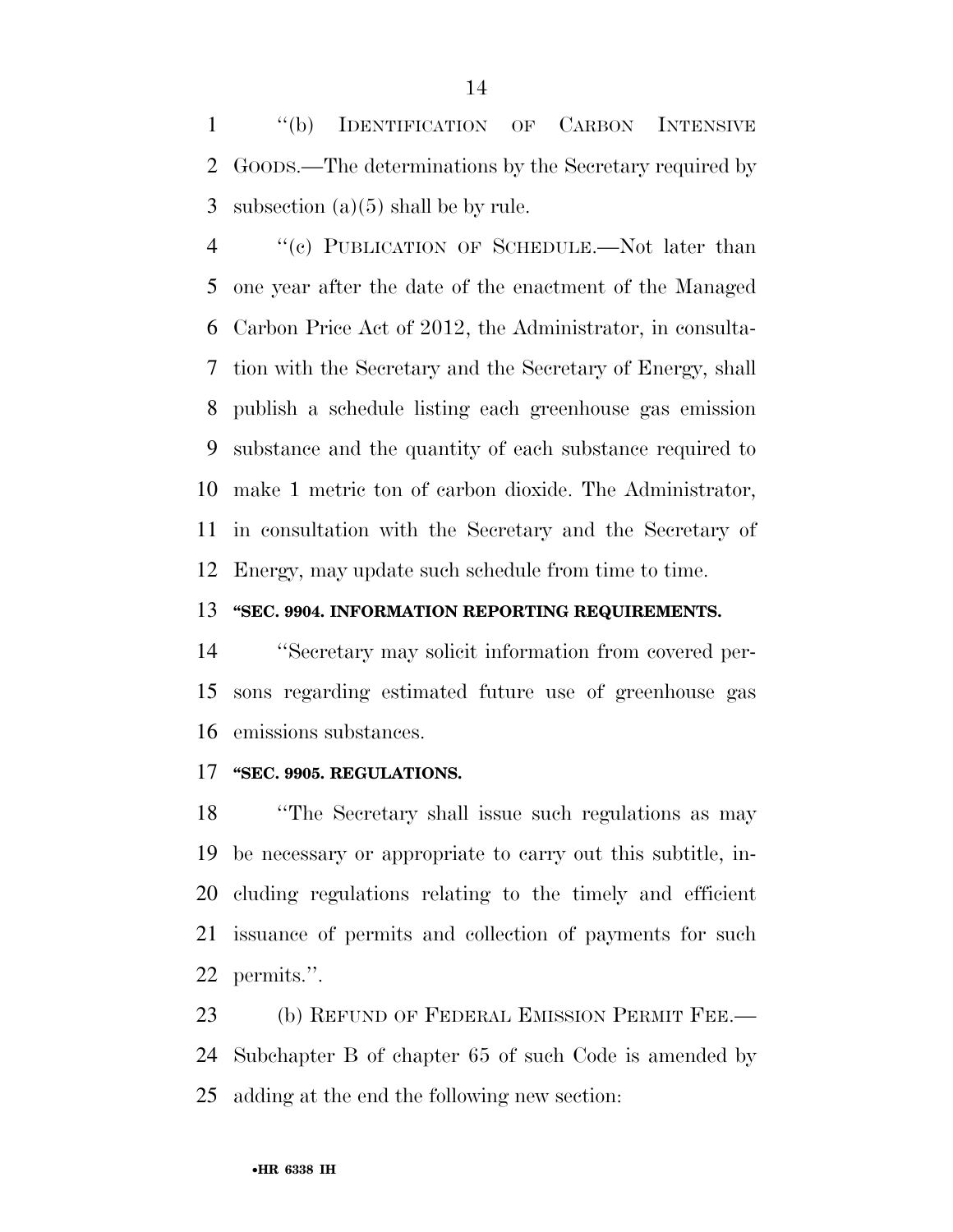## **''SEC. 6433. REFUNDS OF FEDERAL EMISSION PERMIT FEE FOR CERTAIN USES.**

 ''(a) IN GENERAL.—If a Federal emission permit has been acquired with respect to a greenhouse gas emission substance pursuant to section 9902 and the acquirer of such permit uses such substance in a manner that will make a negligible or no contribution to global warming, as determined by the Secretary in consultation with the Administrator of the Environmental Protection Agency, the Secretary shall pay (without interest) to the acquirer of such substance pursuant to such permit an amount equal to the amount paid for the applicable Federal emis-sion permit.

 ''(b) PAYMENTS TO EXPORTERS.—The Secretary shall pay (without interest) to the exporter of a carbon intensive good (as defined in section 9903(5)) produced in the United States an amount equal to the cost that domestic producers of such carbon intensive goods incur as a result of—

20  $\frac{1}{20}$  (1) the dollar amount paid by covered persons for Federal emission permits for greenhouse gas emission substances under this section 9902, and

23 ''(2) greenhouse gas emission permit equiva- lency fees paid under section 9901(e) by importers of carbon intensive goods used in the production of the comparable carbon intensive goods in question.''.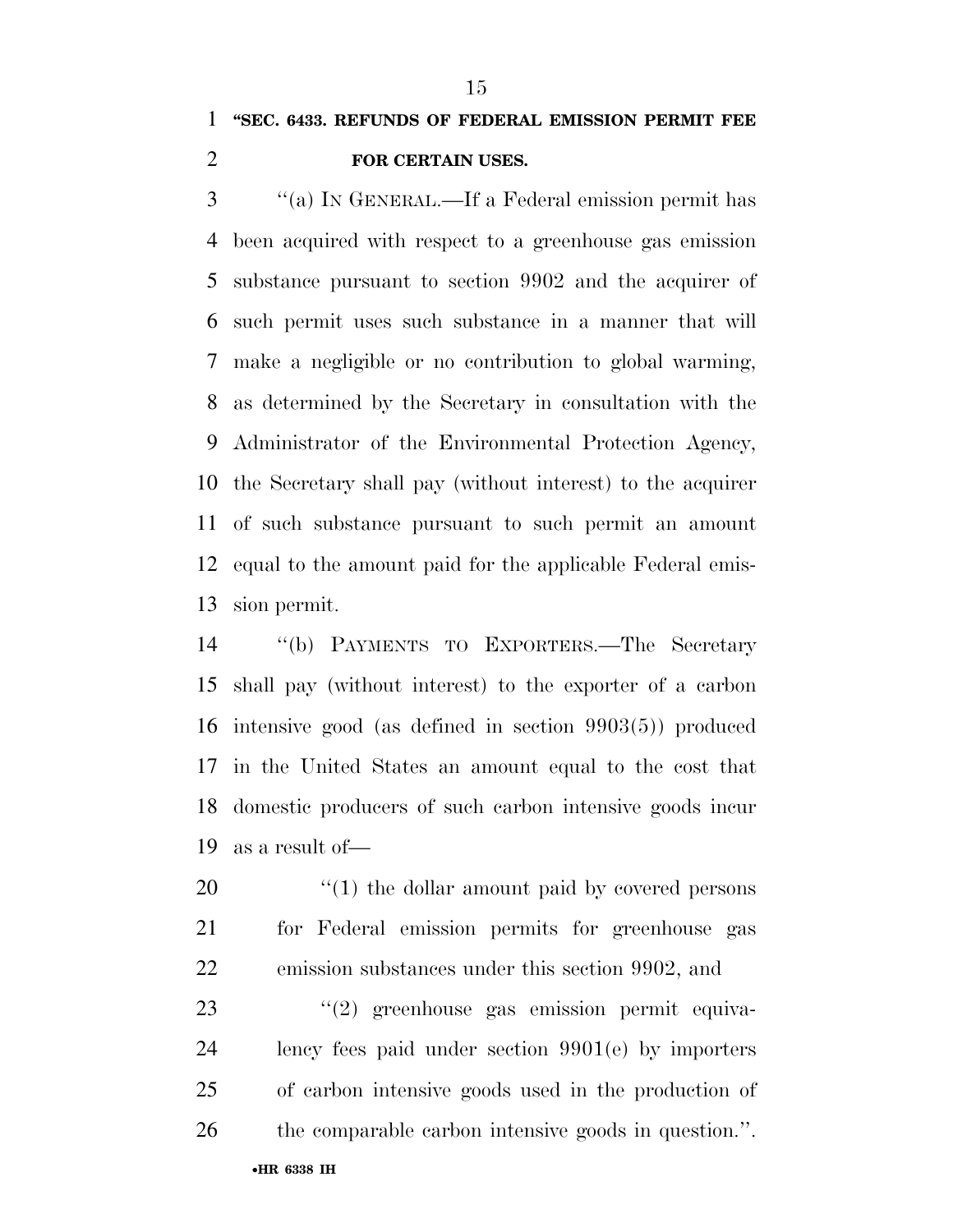(c) FAILURE TO OBTAIN PERMIT.—Chapter 38 of the Internal Revenue Code of 1986 is amended by adding at the end the following new subchapter:

# **''Subchapter E—Greenhouse Gas Emission Substances**

''Sec. 4691. Greenhouse gas emission substances.

#### **''SEC. 4691. GREENHOUSE GAS EMISSION SUBSTANCES.**

 ''(a) IMPOSITION OF TAX.—There is hereby imposed on any covered person who fails to obtain a Federal emis- sion permit pursuant to subtitle L a tax equal to 100 per- cent of the dollar amount of the fee that would have been charged for such permit but for such failure.

 ''(b) COVERED PERSON.—The term 'covered person' has the meaning given such term by section 9901(b).

 ''(c) FEDERAL EMISSION PERMIT.—The term 'Fed- eral emission permit' means a permit required under sec-tion 9901.

17 ""(d) COORDINATION.—The tax imposed under this section is in addition to the fee imposed under subtitle L.''.

20 (d) ESTABLISHMENT OF ENERGY AND ECONOMIC SECURITY TRUST FUND.—

 (1) FINDING.—The Congress finds that revenue generated from the sale of Federal emission permits must be recycled into the American economy—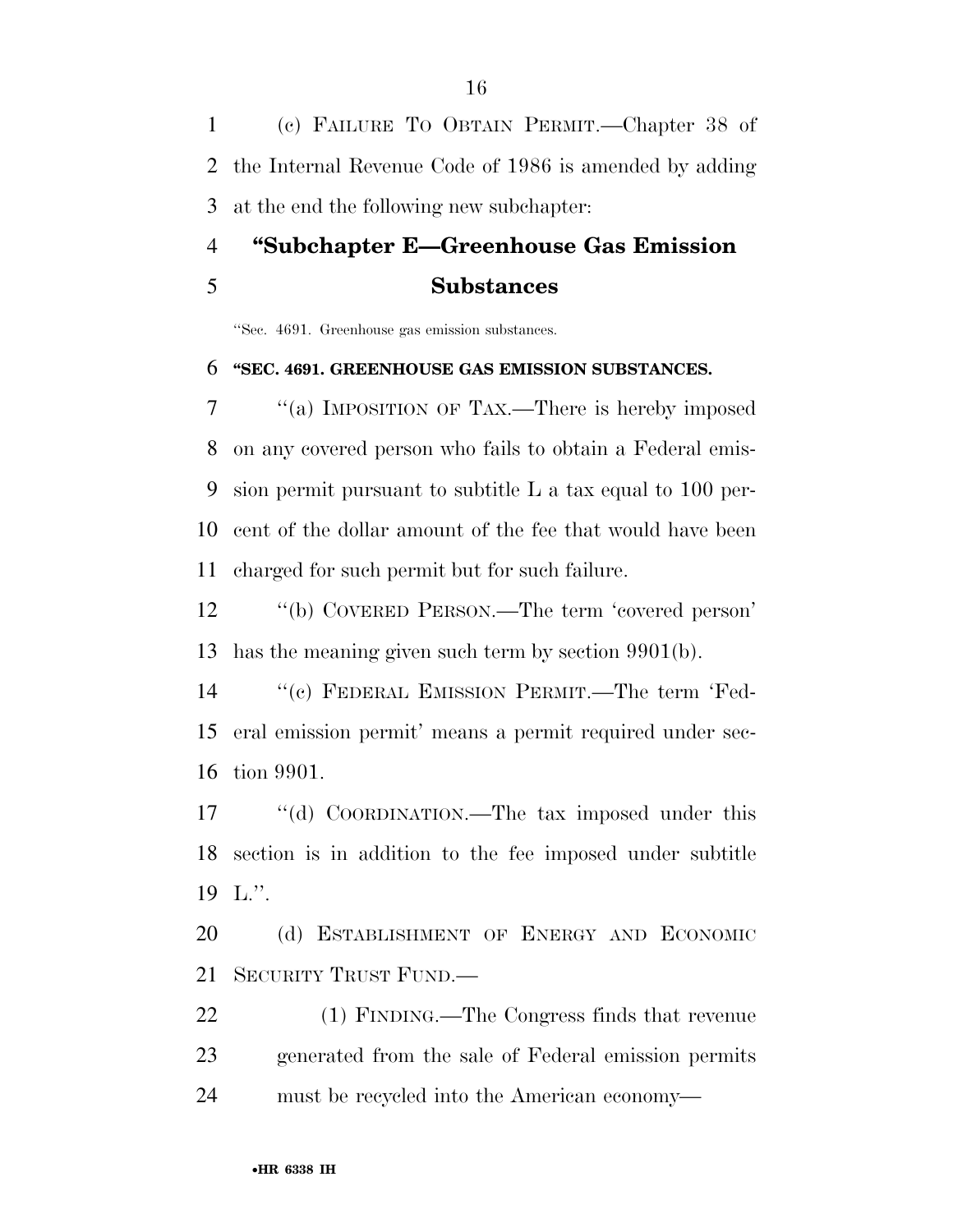| $\mathbf{1}$   | (A) to facilitate economic growth and clean                 |
|----------------|-------------------------------------------------------------|
| $\overline{2}$ | energy production, and                                      |
| 3              | (B) to protect the economic security of                     |
| $\overline{4}$ | American families and communities.                          |
| 5              | (2) ESTABLISHMENT OF TRUST FUND.—Sub-                       |
| 6              | chapter A of chapter 98 of such Code (relating to           |
| 7              | trust fund code) is amended by adding at the end            |
| 8              | the following:                                              |
|                |                                                             |
| 9              | "SEC. 9512. ENERGY AND ECONOMIC SECURITY TRUST              |
|                | FUND.                                                       |
| 10<br>11       | "(a) CREATION OF TRUST FUND.—There is estab-                |
|                | lished in the Treasury of the United States a trust fund    |
| 12<br>13       | to be known as the 'Energy and Economic Security Trust      |
|                | 14 Fund' (referred to in this section as the 'Trust Fund'), |
| 15             | consisting of such amounts as may be appropriated or        |
| 16             | credited to the Trust Fund as provided in this section or   |

18 "(b) TRANSFERS TO TRUST FUND.—There is hereby appropriated to the Trust Fund an amount equivalent to 75 percent of the amounts received in the Treasury pursu- ant to subtitle L. The remaining 25 percent of such amounts shall be retained in the Treasury for deficit re-duction.

24 "(c) EXPENDITURES FROM TRUST FUND.—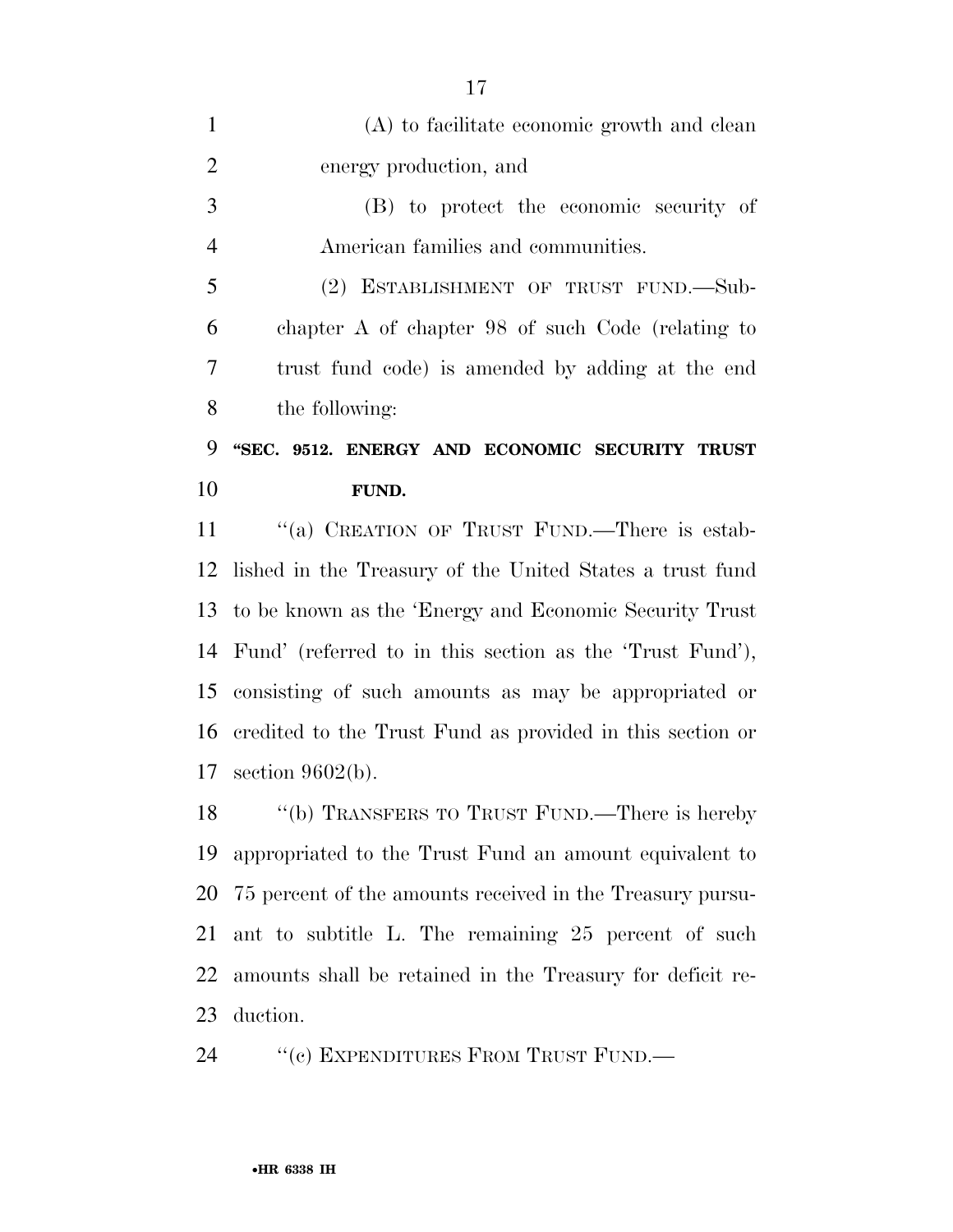| $\mathbf{1}$   | "(1) IN GENERAL.—The Secretary shall pay             |
|----------------|------------------------------------------------------|
| $\overline{2}$ | monthly from the Trust Fund the dividend amount      |
| 3              | to each taxpayer.                                    |
| $\overline{4}$ | "(2) DIVIDEND AMOUNT.—For purposes of                |
| 5              | paragraph (1), the term 'dividend amount' means      |
| 6              | the sum of-                                          |
| 7              | " $(A)(i)$ in the case of the taxpayer filing a      |
| 8              | joint return, the individual share for the hus-      |
| 9              | band and the individual share for the wife, and      |
| 10             | "(ii) in the case of a taxpayer other than           |
| 11             | a taxpayer described in subparagraph (A), the        |
| 12             | individual share, and                                |
| 13             | $\lq\lq$ (B) in the case of an individual who is a   |
| 14             | dependent (as defined in section $152$ ) of the      |
| 15             | taxpayer, $\frac{1}{2}$ of the individual share.     |
| 16             | For purposes of subparagraph $(B)$ , not more than 2 |
| 17             | dependents may be taken into account for each tax-   |
| 18             | payer.                                               |
| 19             | "(3) INDIVIDUAL SHARE.—For purposes of this          |
| 20             | subsection, the term 'individual share' means the    |
| 21             | amount determined by the Secretary by dividing the   |
| 22             | total amount deposited in the Trust Fund for the     |
| 23             | month by the total number of individual shares pay-  |
| 24             | able at the end of such month.                       |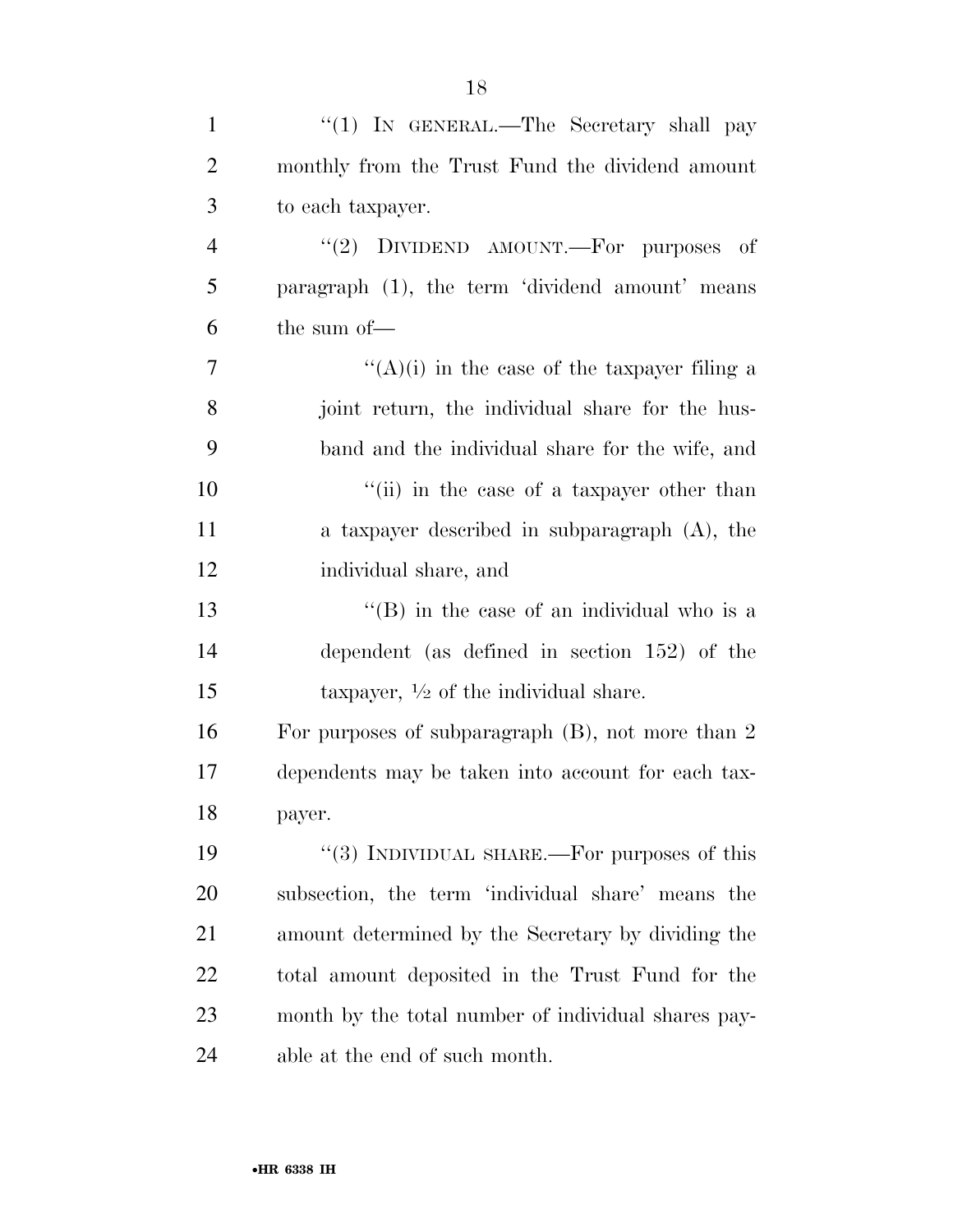1 "(4) LIMITATION.—For purposes of this sub-

| $\overline{2}$ | section-                                             |
|----------------|------------------------------------------------------|
| 3              | "(A) IN GENERAL.—No amount is payable                |
| $\overline{4}$ | under this subsection with respect to an indi-       |
| 5              | vidual unless the individual is a qualified indi-    |
| 6              | vidual.                                              |
| 7              | "(B) QUALIFIED INDIVIDUAL.—The term                  |
| 8              | 'qualified individual' means an individual who is    |
| 9              | a lawful resident of the United States on the        |
| 10             | date of such payment. For purposes of ensuring       |
| 11             | that payments are made under this subsection         |
| 12             | to all qualified individuals, the Secretary shall    |
| 13             | consult with such other Federal and State offi-      |
| 14             | cials as the Secretary determines necessary or       |
| 15             | appropriate.                                         |
| 16             | "(C) UNITED STATES.—For purposes of                  |
| 17             | subparagraph (B), the United States includes         |
| 18             | the District of Columbia, the Commonwealth of        |
| 19             | Puerto Rico, the Virgin Islands, Guam, Amer-         |
| 20             | ican Samoa, and the Commonwealth of the              |
| 21             | Northern Mariana Islands.".                          |
| 22             | (e) CONFORMING AND CLERICAL AMENDMENTS.—             |
| 23             | $(1)$ The table of subchapters for chapter 38 of     |
| 24             | such Code is amended by adding at the end the fol-   |
| 25             | lowing new item:                                     |
|                | "SUBCHAPTER E. GREENHOUSE GAS EMISSION SUBSTANCES.". |

#### •**HR 6338 IH**